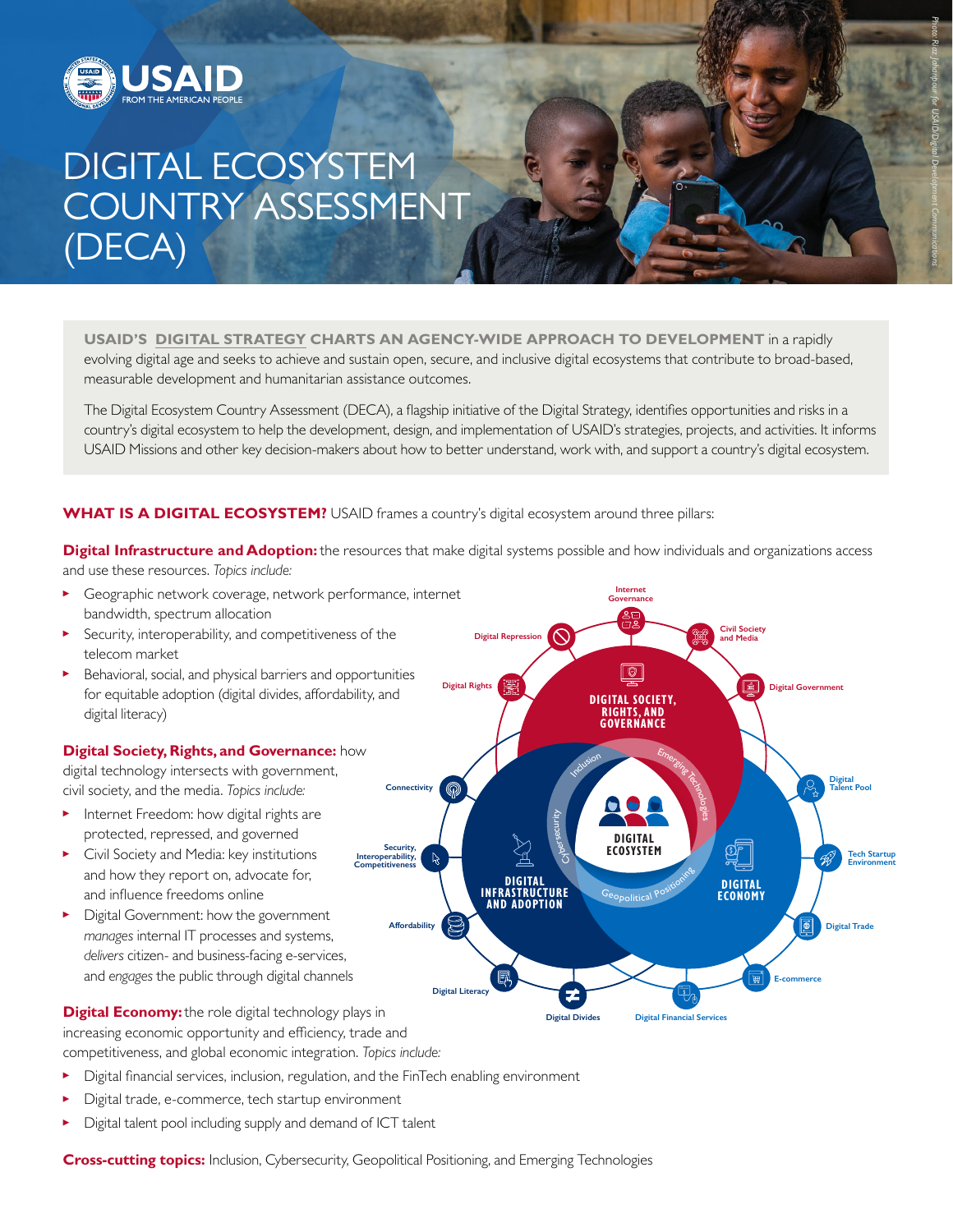# DECA RECOMMENDATIONS

Recommendations are the most important part of the DECA. They are targeted and help USAID Missions remedy specific challenges in the country's digital ecosystem. *Example DECA Recommendations include:*

**Access to the internet is prohibitively expensive, especially in rural areas.** A multi-stakeholder alliance focused on cross-sector digitalization exists and has a strong reputation. However, members are not yet focused on improving affordability.

#### **Civil society organizations (CSOs) are at high risk for cyber harms** (e.g.,

data breaches, surveillance, ransomware) and have minimal capabilities to mitigate or prevent them. They want to protect themselves and the people they serve, but often don't know where to start.

#### **Private-sector financial service providers (FSPs) face a number of barriers in offering digital financial services to rural customers.**

These include supply-side issues of high perceived and real risk, as well as demand-side issues like mistrust and unawareness of digital tools.

### **CHALLENGE** DECA **RECOMMENDATION**

**Mission advocates with the government to create an internet affordability working group, and provides technical assistance to develop affordability policies.** The working group should include policymakers, regulators, internet service providers, civil society, and private sector actors to promote fair rules for a competitive and diverse broadband market. Mission provides technical assistance to the government through a buy-in mechanism.

#### **Mission develops a cyber hygiene training program**

for CSO partners as part of the Mission's existing civil society portfolio. Monitoring and evaluation of this pilot will help develop the cybersecurity evidence base and encourage broader uptake among civil society.

### **Mission creates partnerships with local and international FSPs** to

help them expand digital finance offerings to last-mile customers. To help them improve their product offerings, USAID could offer robust market research, along with innovative financial instruments that de-risk market entry.

Four pilot DECAs were conducted in partnership with USAID Missions in Colombia, Kenya, Nepal, and Serbia. Read the publicly available DECAs from [Colombia](https://www.usaid.gov/digital-development/DECA/Colombia) and [Kenya](https://www.usaid.gov/digital-development/DECA/Kenya) (Serbia and Nepal forthcoming).

## FREQUENTLY ASKED QUESTIONS

#### **Q: How long is the research period?**

A: Five to six months. This is a large and complex assessment of an emerging development area that covers multiple sectors, and tends to take longer than a traditional USAID assessment. It will create a baseline of information in areas where USAID may have little to no expertise. The DECA is conducted in three phases: desk research and planning (5 weeks); interviews (2-7 weeks); and analysis and report writing (7 weeks writing; 5 weeks finalization).

#### **Q: Whom do you interview?**

**A: Interviewee lists are tailored to each country based upon desk review results and the Mission's CDCS.** Interviewees may include individuals from civil society, media, think tanks, academia, NGOs, global development institutions, private sector companies, government agencies, Embassy staff, other donors, and USAID implementing partners.

#### **Q: Who conducts the DECA?**

**A: A research team hired and managed by the Mission.** Given the highly technical nature of the research, Missions should hire a research team from local universities or think tanks, or use existing mechanisms in the Mission or Washington. The Technology Division in USAID's Bureau for Development, Democracy, and Innovation (DDI), Innovation, Technology, and Research (ITR) Hub can provide guidance and assistance to interested Missions: [digitaldevelopment@usaid.gov](mailto:digitaldevelopment%40usaid.gov?subject=)

#### **Q: What is the Mission's role?**

**A: Missions provide in-depth guidance and management throughout the DECA.** Missions should create a cross-Mission DECA team led by the Program Office, with participation from each technical office. This team meets biweekly with the research team to ensure Mission equities are incorporated into the research and to provide guidance. Mission staff should also participate in interviews whenever appropriate as a professional development opportunity.

#### **Q: What is included in the final report?**

**A: The report provides an overview of the three ecosystem pillars and sub-sections**, focusing on areas relevant to the Mission, along with concrete recommendations for Mission action.

#### **Q: Will the report be public?**

**A: There will be both public and internal versions of the report.** The external version will omit any information the Mission deems sensitive. Some Missions have opted to translate the report into the local language to reach a wider audience.

#### **Q: What is the potential impact?**

**A: Missions are increasing digital programming in a knowledge vacuum.** The report will enable Missions to make informed decisions about the responsible use of digital technology in assistance programs, opportunities to strengthen the partner country's digital ecosystem, and risks that if not addressed or mitigated could undermine national security and development objectives. The DECA may reveal opportunities for new partnerships or projects, and identify critical areas for Mission intervention.